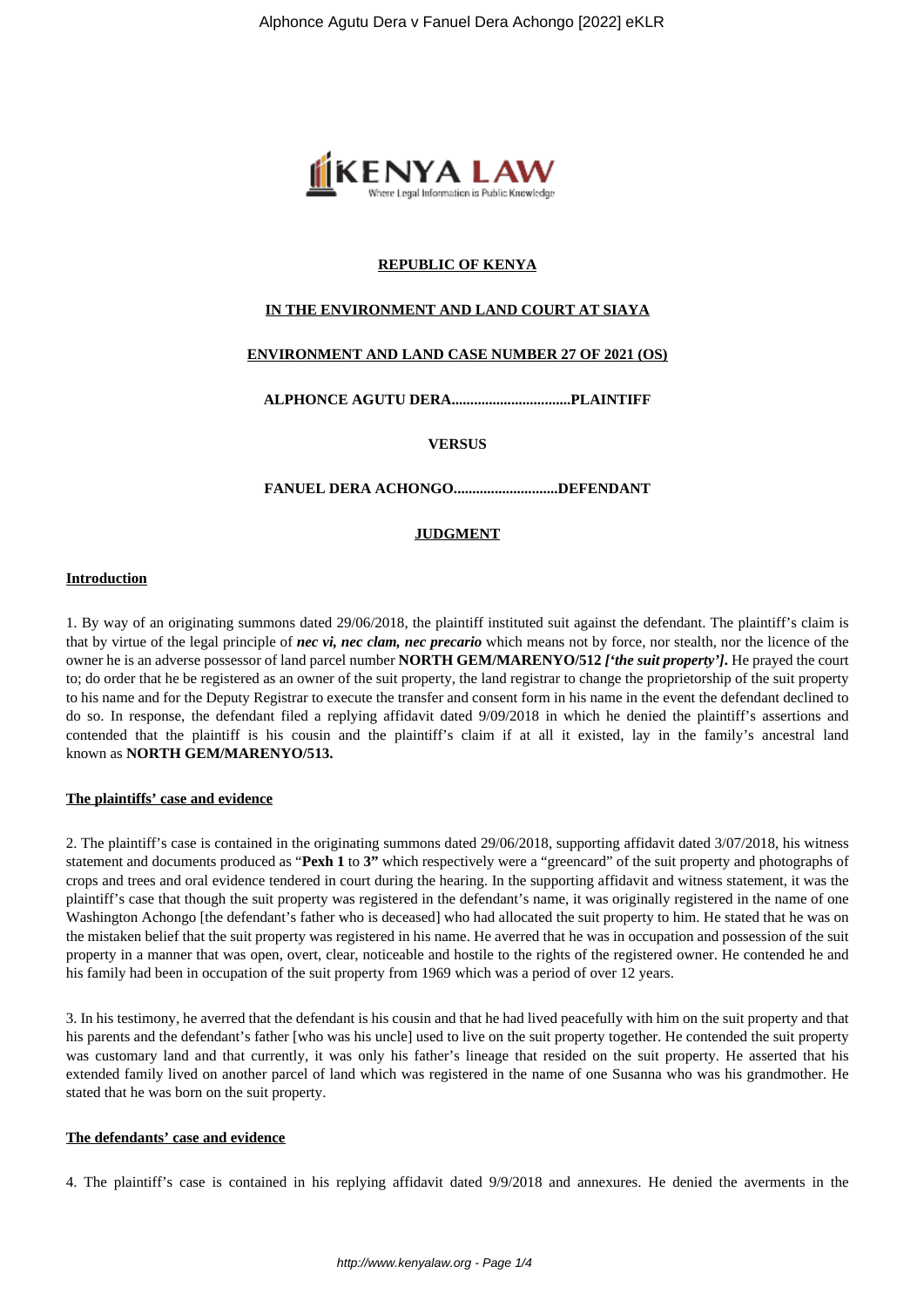originating summons and contended that the suit property was purchased by his father from one Njeka Nyagudi in 1969 and consequently the suit property was not ancestral land. He averred that the family's ancestral land is land parcel no. **North Gem/Marenyo/513** which is registered in the name of one Agisolgrandmother to the plaintiff and defendant] who was mother to Washington Achongo Dera [defendant's father], Samuel Njeka Dera, Alois Owino Dera and Alphonce Agutu Dera [plaintiff's father] and that the entire lineage of his grandmother all occupy and possess this particular land. He denied that the plaintiff was in actual physical occupation and possession of the suit land and contended he had since sold the suit property with vacant possession.

5. Despite service of a hearing notice, the defendant failed to attend court to testify and consequently, the case was closed.

#### **The Plaintiff's submissions**

6. The plaintiff filed written submissions dated 4/12/2021. He pegged his submissions on three issues he identified for determination; (i) whether the defendant is the registered owner of the suit property (ii)whether the plaintiff has lived peacefully on the suit property for more than 12 years and, (iii) whether the plaintiff has any remedies. On the 1<sup>st</sup> issue, he contended that "Dex 1" confirmed that the defendant was the registered proprietor of the suit property. On the  $2<sup>nd</sup>$  issue, he submitted that he had been in occupation of the suit property for close to 32 years which was a period of over 12 years and his occupation had been peaceful and without interference from the defendant. He contended that "**Dex 2**" and "**Dex 3**" demonstrated that he had undertaken developments on the suit property and essentially proved that he was in actual possession. On the  $3<sup>rd</sup>$  issue, he urged the court to grant him the orders sought.

#### **The Defendant's submissions**

7. The defendant did not put in any written submissions.

### **Analysis and determination**

8. I have considered the pleadings together with the plaintiff's submissions and evidence tendered. The key issue falling for determination is whether the plaintiff has established a claim of adverse possession.

9. Even if the plaintiff's evidence is unconverted, this court is called upon to determine the case on its own merits.

I will proceed to analyse the legal and jurisprudential framework on the singular issue.

10. The doctrine of adverse possession is provided for in various statutory provisions including **Sections 7,13, 17** and **38 (1)** and **(2)** of **the Limitation of Actions Act** and **Section 28 (h)** of the **Land Registration Act**.

11. In the case of **Sammy Mwangangi & 10 others v Commissioner of Lands & 3 others [2021] eKLR,** the Supreme Court of Kenya held that the principles of adverse possession are well settled. In a long of court decisions including **J.A. Pye (Oxford) Ltd and J.A. Pye (Oxford) Land Ltd v. The United Kingdom** which quotes **Halsbury's Laws of England (Fourth Edition, Reissue 1998), Titus Mutuku Kasuve v Mwaani Investments Limited & 4 others [2004] eKLR, Wambugu vs Njuguna (1983) KLR** and **Gabriel Mbui vs Mukindia Maranya (1993)eKLR** the principles of adverse possession have been settled as thus; (i) One must have been in continuous and uninterrupted possession of the land for at least 12 years(ii) such possession has been open and notorious to the knowledge of the owner(iii) such possession is without the permission of the owner; and (iv)That the plaintiff has asserted a hostile title to the owner of the property. These principles shall be juxtaposed against the facts and evidence before this court.

12. The plaintiff has asserted that he has been in continuous and uninterrupted possession of the suit land for at least 12 years. In his originating summons, the plaintiff contended that he had been in occupation of the suit property from 1969 which was a period of over 49 years to the time he filed suit. However, in his written submissions he calculated his period of occupation to be 32 years. I do not know if the number of years calculated in his submissions are a typographical error. In his testimony, he contended that his family together with that of the defendant at one time or the other lived together on the suit property but currently, his family is the only one in occupation. The date and year the family of the defendant or the defendant departed from the suit property has not been disclosed by the plaintiff and without these specifications, this court is unable to determine when time started running from the date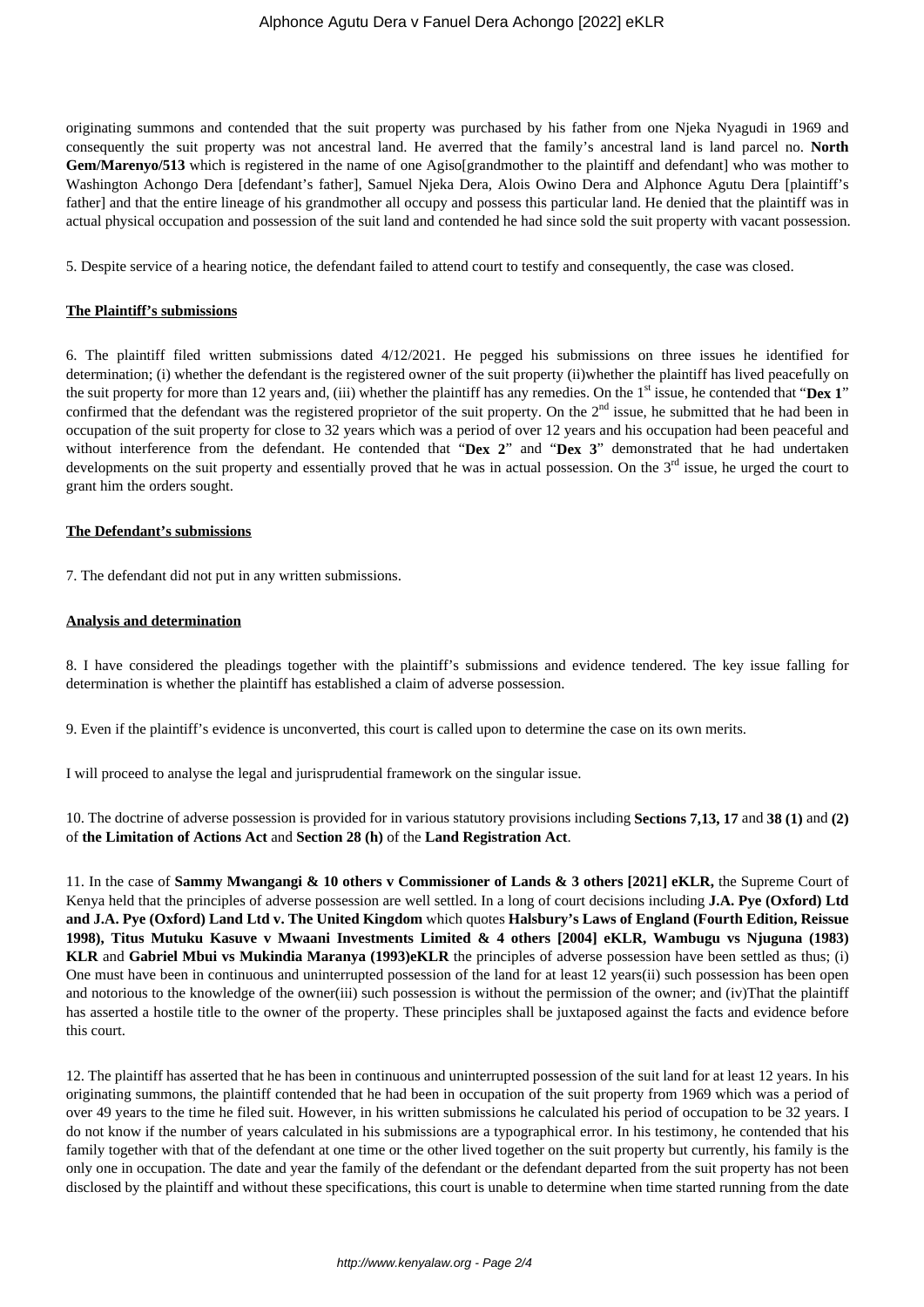the defendant or defendant's family vacated the suit property. Had this particular date of vacation been disclosed, this court would have been able to calculate the period of time the plaintiff has been in occupation of the suit property to the exclusion of the defendant and his family. It is the finding of this court that the plaintiff has not proved his case on this  $1<sup>st</sup>$  principle.

13. The  $2<sup>nd</sup>$  principle is whether such possession has been open and notorious to the knowledge of the owner. The plaintiff contended that he has been in open and notorious possession of the suit property. He produced copies of photographs as evidence of his possession and occupation of this property. This court has scrutinised these photographs and they only portray the existence of trees and maize. It is only in one photograph that one catches a glimpse of a roof top. In his list of documents, he described the photographs as "photographs of crops and trees on the land" and in his witness statement, he stated the he has planted trees "along the boundary" and subsistence crops. This evidence shows that the house whose roof top can be glimpsed from his exhibits is not part of his evidence. Possession is a matter of fact and there must be actual possession which requires some sufficient degree of physical occupation. The case of **William Kipnyor Rotich v Paul Kiprop Karoney [2020] eKLR** cited with approval the case of **Ernest Wesonga Kweyu versus Kweyu Omuto CA Civil Appeal No. 8 of 1990** where **Gicheru J.A** (as he then was) held thus on occupation and possession;

## *"there must be facts showing a clear intention to hold adversely, and under a claim of right. De facto use, and occupation must be shown."*

14. With mere photographs of seasonal crops and trees demarcating boundaries as evidence of his occupation for a purported period of over 49 years, this court is not satisfied that the plaintiff has been in occupation and possession in a manner that demonstrates that he has been in open and notorious occupation to the knowledge of the owner. The plaintiff fails on this  $2<sup>nd</sup>$  principle.

15. The  $3<sup>rd</sup>$  principle is whether possession was without the permission of the owner. It is trite law that an adverse possessor must prove that his act of possession was not as result of permission or license given to him by the owner. The plaintiff has asserted that the defendant's father allocated the suit land to him which connotes permission. In the grounds in support of his originating summons he contends his family entered the suit property without consent or permission of the registered owner but in his supporting affidavit he asserts that the defendant's father gave his family permission to take possession of suit property vide a verbal agreement. With these contradictory statements by the plaintiff it is quite obvious that the plaintiff has failed to discharge proof that his possession was without the permission of the owner. This court is persuaded by the high court decision of **Gabriel Mbui vs Mukindia Maranya (1993) eKLR** which held thus;

# *"It has been held many times that acts done under licence or permitted by, or with love of, the owner do not amount to adverse possession and do not give the licensee or permitted entrant any title under the limitation statute".*

The plaintiff fails on the  $3<sup>rd</sup>$  principle.

16. The  $4<sup>th</sup>$  principle is whether the plaintiff has asserted a hostile title to the owner of the property which in other words means that the plaintiff must prove that his act of possession involved rights irreconcilable with those claimed by the owner of the land such as to give the owner occasion to dispute that possession. The plaintiff's testimony was somewhat contradictory, on the one hand he asserted he was an adverse possessor while on the other hand he claimed at one time or the other he co-existed in the suit property with the defendant and or the defendant's family. This act of co-existence negates the principle that the plaintiff has asserted a hostile title. Further, he has not discharged proof that he asserted a hostile title to the owner of the property. The Plaintiffs fails on the  $4<sup>th</sup>$  limb.

17. It is trite law that if the essential elements of adverse possession are not proved, the claim of adverse possession must fail and it is my net finding that the plaintiff has not proved his case on a balance of probabilities.

18. Ultimately, I make the following disposal orders;

## *a) The plaintiff's suit is hereby dismissed.*

*b) The costs to the defendant.*